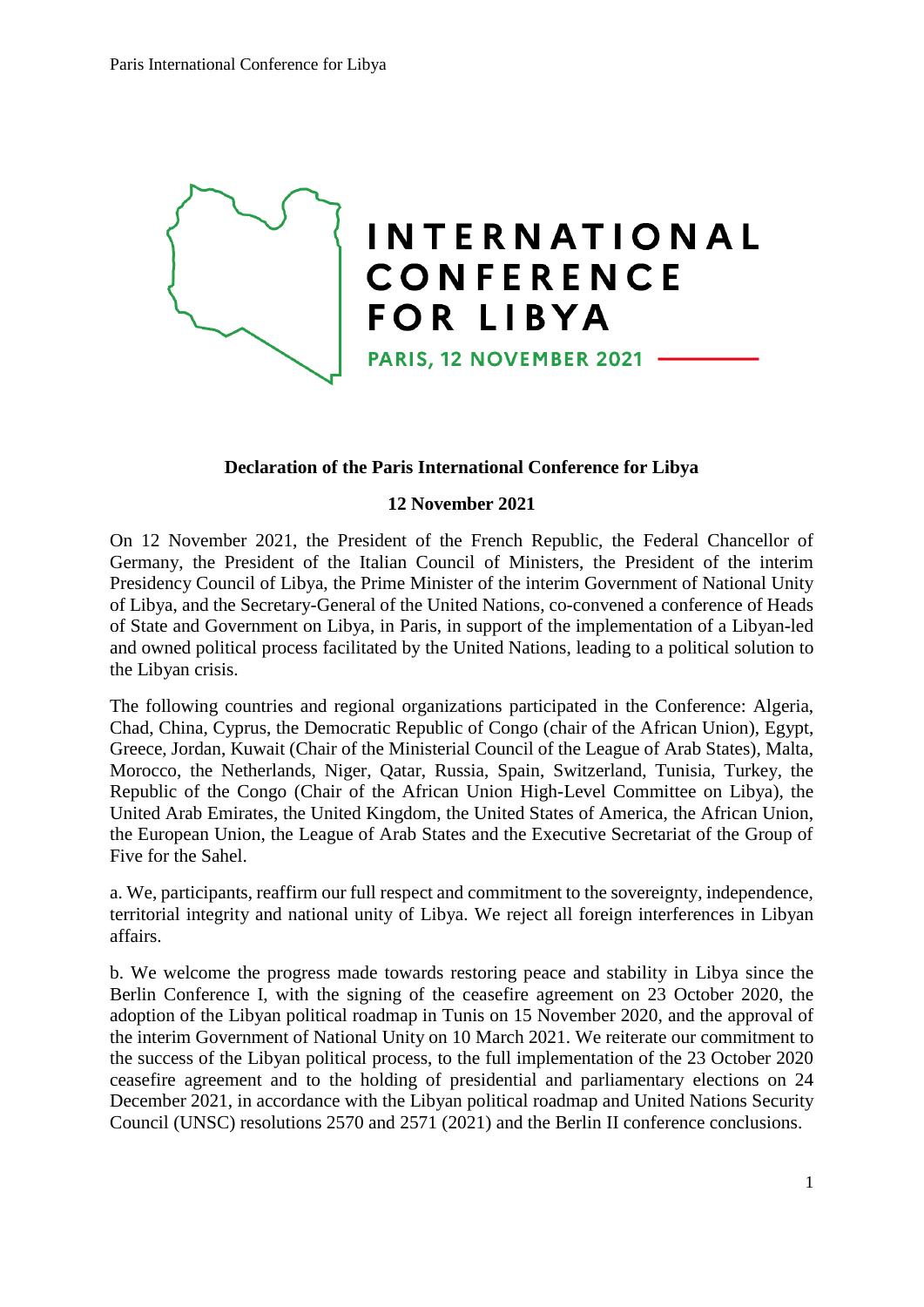c. We acknowledge, since the 2015 Libyan Political Agreement, the outcomes of the Paris and Palermo conferences and other international and regional efforts on Libya, and crucially, the progress made through the Berlin Process on Libya. We welcome the 21 October 2021 Libya Stabilization Conference in Tripoli as an important contribution under Libyan leadership to the international efforts aiming at a political solution to the Libyan crisis, and as a historical milestone ten years after the Libyan Revolution. We commend the commitment of the interim Presidency Council and the interim Government of National Unity to ensuring the success of the political transition through the holding of presidential and parliamentary elections on 24 December 2021, and to implementing the ceasefire agreement through the comprehensive "Action Plan for the withdrawal of mercenaries, foreign fighters and foreign forces from the Libyan territory".

d. We reaffirm the international community's continued commitment, in partnership with the Libyan interim executive authority (interim Presidency Council and interim Government of National Unity) and other relevant Libyan authorities, for a peaceful, stable and prosperous Libya through an inclusive Libyan-led and Libyan-owned political process facilitated by the United Nations. We recall the creation of the High National Reconciliation Commission under the auspices of the interim Presidency Council and call on all actors to commit in earnest to national reconciliation.

e. We commend the role of the United Nations in the operationalization of the conclusions of the first and second Berlin conferences and in the implementation of the relevant UNSC resolutions, including 1325, 1970, 2570 and 2571. We express strong support for the ongoing efforts of the United Nations Support Mission in Libya (UNSMIL) to further Libyan-led and Libyan-owned inclusive political, security and economic dialogue tracks, and to monitor and report abuses and violations of human rights and violations of international humanitarian law. We recognize the important role and efforts of neighbouring countries, the Libya Quartet (African Union, League of Arab States, European Union and the United Nations) and the African Union High-Level Committee on Libya in support of the Libyan peace process under the auspices of the United Nations.

## POLITICAL

1. We stress the importance for all Libyan stakeholders to commit unequivocally to the holding of free, fair, inclusive and credible presidential and parliamentary elections on 24 December 2021 as stipulated in the Libyan political roadmap and endorsed in UNSC resolutions 2570 and 2571 (2021) as well as the conclusions of the second Berlin conference of 23 June 2021, and to accept their outcomes. We commend the technical steps already taken to prepare for the voting, as confirmed by the High National Elections Commission (HNEC), including the registration of 2.8 million Libyans on the electoral lists. We take note of the announcement of the opening of the registration process for presidential and parliamentary candidates, as well as of an electoral timeline for presidential and parliamentary elections starting on 24 December 2021. We also take note of the HNEC's announcement that final results for both presidential and parliamentary elections shall be announced simultaneously. We look forward to the formalization by the HNEC of the full electoral calendar and its implementation in a peaceful environment. It is our understanding that, to avoid any vacuum of power, the transfer of power from the current interim executive authority to the new executive authority will take place following the simultaneous announcement by the HNEC of the final results of both presidential and parliamentary elections.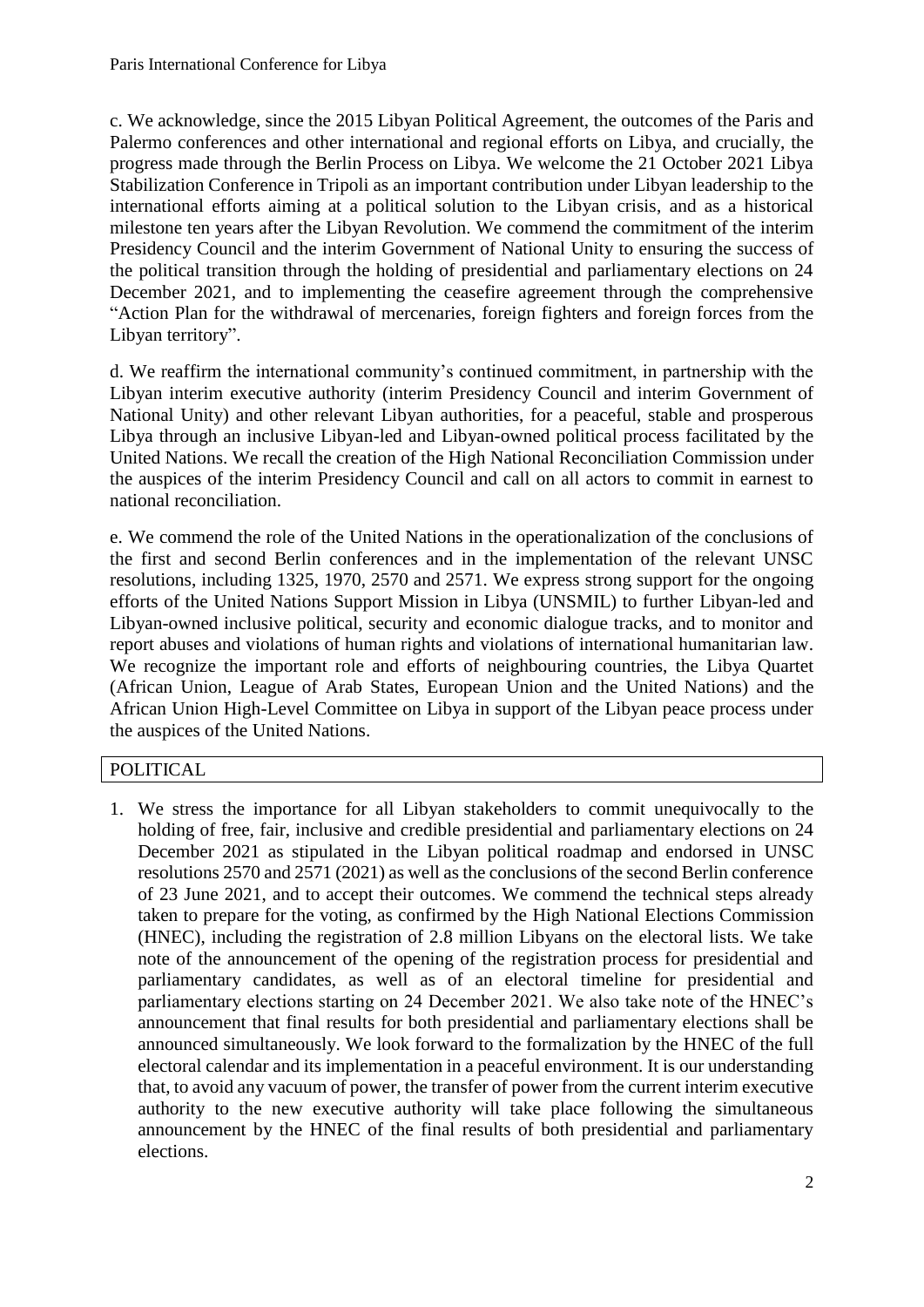- 2. We stress the importance of an inclusive and consultative electoral process. We therefore call upon the Libyan stakeholders to take steps, including with the good offices of UNSMIL, to increase mutual trust and build consensus for the upcoming elections on 24 December 2021.
- 3. We fully support the efforts of the HNEC to put in place the technical basis for successful presidential and parliamentary elections on 24 December 2021, including the simultaneous announcement of the final results of parliamentary and presidential elections. We share the aspiration of the Libyan people to exercise the right to vote for their executive and legislative representatives. We recognize the need for Libyan institutions to be unified so as to enjoy a democratic mandate from the people and we encourage the new parliament, once elected, to focus on establishing a permanent constitution that is broadly accepted throughout Libya.
- 4. We call on all relevant Libyan authorities and institutions to provide the HNEC with the required support to deliver free, fair, inclusive and credible elections, and the full, equal and meaningful participation of women and the inclusion of youth. We urge Libyan leaders and institutions to take specific measures to ensure a substantial representation of women in the new legislature, and to engage civil society in these efforts. We recall that upcoming national presidential and parliamentary elections will enable the Libyan people to elect representative and unified institutions from among all Libyan political actors and will contribute to strengthening the independence, sovereignty, territorial integrity and national unity of Libya. We commend the efforts led by the interim Government of National Unity in coordination with the HNEC to take the necessary measures to ensure the security of the electoral process and a democratic handover of power to the new government resulting from the elections. We underscore UNSMIL's role in supporting the 24 December 2021 elections and we express our commitment to fully supporting Libya in the electoral process.
- 5. We urge all Libyan stakeholders and candidates to respect their commitments towards holding elections on 24 December 2021, to publicly commit to respecting the rights of their political opponents before, during and after the elections, to accept the results of free, fair and inclusive elections, and to commit to the Code of Conduct prepared by the HNEC. We call on all Libyan stakeholders to continue to work together in the spirit of unity once results are announced and to refrain from any actions that could obstruct or undermine the outcome of the elections and the democratic handover of power to the newly elected authorities and institutions. We affirm that individuals or entities, inside or outside of Libya, who might attempt to obstruct, undermine, manipulate or falsify the electoral process and the political transition will be held accountable and may be designated by the United Nations Sanctions Committee in accordance with UNSC resolution 2571 (2021). We commit to respecting the Libyan electoral processes and urge all other international actors to do the same.
- 6. We encourage United Nations Member States and international and regional organizations to provide electoral observers, in coordination with the Libyan authorities, in particular with the interim Government of National Unity and the HNEC.
- 7. We stress the need for a comprehensive and inclusive national reconciliation process, based on the principle of transitional justice and respect for human rights, led by Libyan authorities, including the High National Reconciliation Commission, with the support of the United Nations, the African Union, the League of Arab States, regional and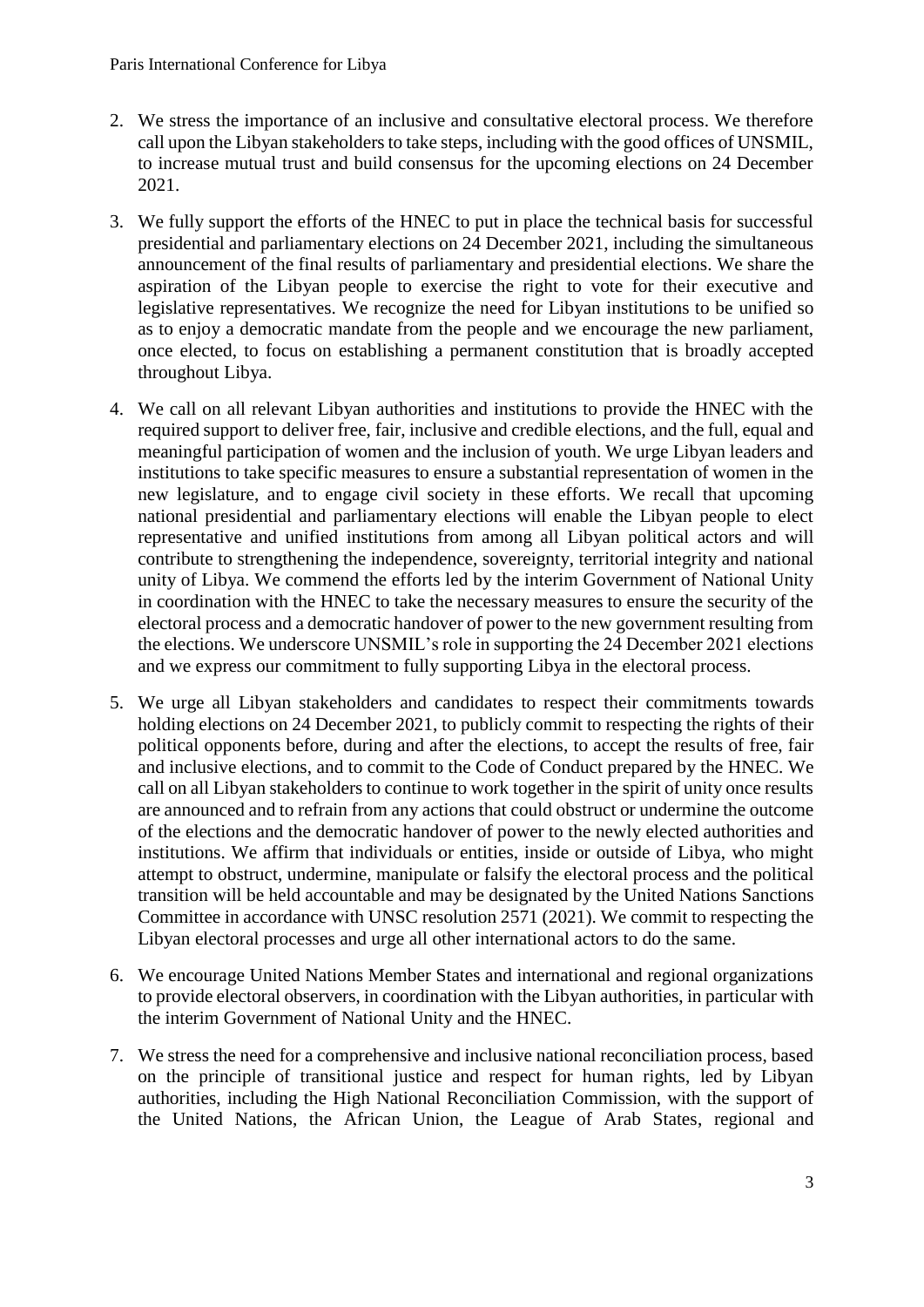neighbouring countries. We emphasize the role and rights of women, and their full, meaningful and equal participation in political and public life.

## **SECURITY**

**.** 

- 8. We reaffirm our commitment to the full implementation of the 23 October 2020 ceasefire agreement and we welcome the reopening of the coastal road. We highly commend the work of the 5+5 Joint Military Commission (JMC) and we commit to supporting and fully coordinating with the relevant Libyan authorities and the 5+5 JMC and support the latter's pivotal role in maintaining and taking steps towards the full and timely implementation of the ceasefire agreement. We welcome the exchange of prisoners and joint security operations under the auspices of the 5+5 JMC.
- 9. We express our full support for the comprehensive "Action Plan for the withdrawal of mercenaries, foreign fighters and foreign forces from the Libyan territory" developed by the 5+5 JMC in line with UNSC resolution 2570 (2021) including through the prompt development of timelines, as a first step towards the full implementation of the 23 October 2020 ceasefire agreement and UNSC resolution 2570. We welcome the meeting that took place in Geneva from 6 to 8 October 2021 in that regard. We commit to facilitating its synchronised, phased, gradual and balanced implementation as set out in the action plan and call on all relevant actors to implement its provisions without delay. We note that the repatriation of mercenaries, foreign fighters, foreign forces and non-state armed actors will require the guidance of the 5+5 JMC with the support of UNSMIL and swift coordination between their countries of origin and Libya. We commend the meeting of the 5+5 JMC with neighbouring countries (Chad, Niger, Sudan) in Cairo from 30 October to 1 November 2021 to agree on a concept of a communication and coordination mechanism.  $<sup>1</sup>$ </sup>
- 10. We welcome the arrival of the initial group of UNSMIL ceasefire monitoring team in support of the Libyan Ceasefire Monitoring Mechanism established under the leadership of the 5+5 JMC, we call for its full deployment in accordance with UNSC resolution 2570 (2021) and we urge the Libyan Ceasefire Monitoring Mechanism to rapidly agree on a plan to monitor and verify the presence and withdrawal of all mercenaries, foreign fighters and foreign forces.
- 11. We call on all relevant actors to implement and enforce UNSC sanctions, including through national and international implementation measures, against breaches of the arms embargo and of the ceasefire. We take note of the work of the European Union Naval Force Mediterranean Operation (EUNAVFOR MED) IRINI concerning the implementation of the arms embargo through inspections of vessels on the high seas off the coast of Libya.
- 12. We welcome ongoing Libyan-led initiatives towards Disarmament, Demobilization and Reintegration (DDR) of members of armed groups and non-state actors into society, with the involvement of all Libyan institutions including municipalities, Chambers of Commerce and communities, including women, which open the path to a comprehensive, inclusive, nationwide DDR plan as part of a political settlement in Libya. We stress the need for urgent initiatives to assist Libyan authorities in implementing an effective DDR plan. We emphasize the importance for gender-based violence, including conflict-related sexual

<sup>&</sup>lt;sup>1</sup> Turkey introduces a reservation with regard to the status of foreign forces.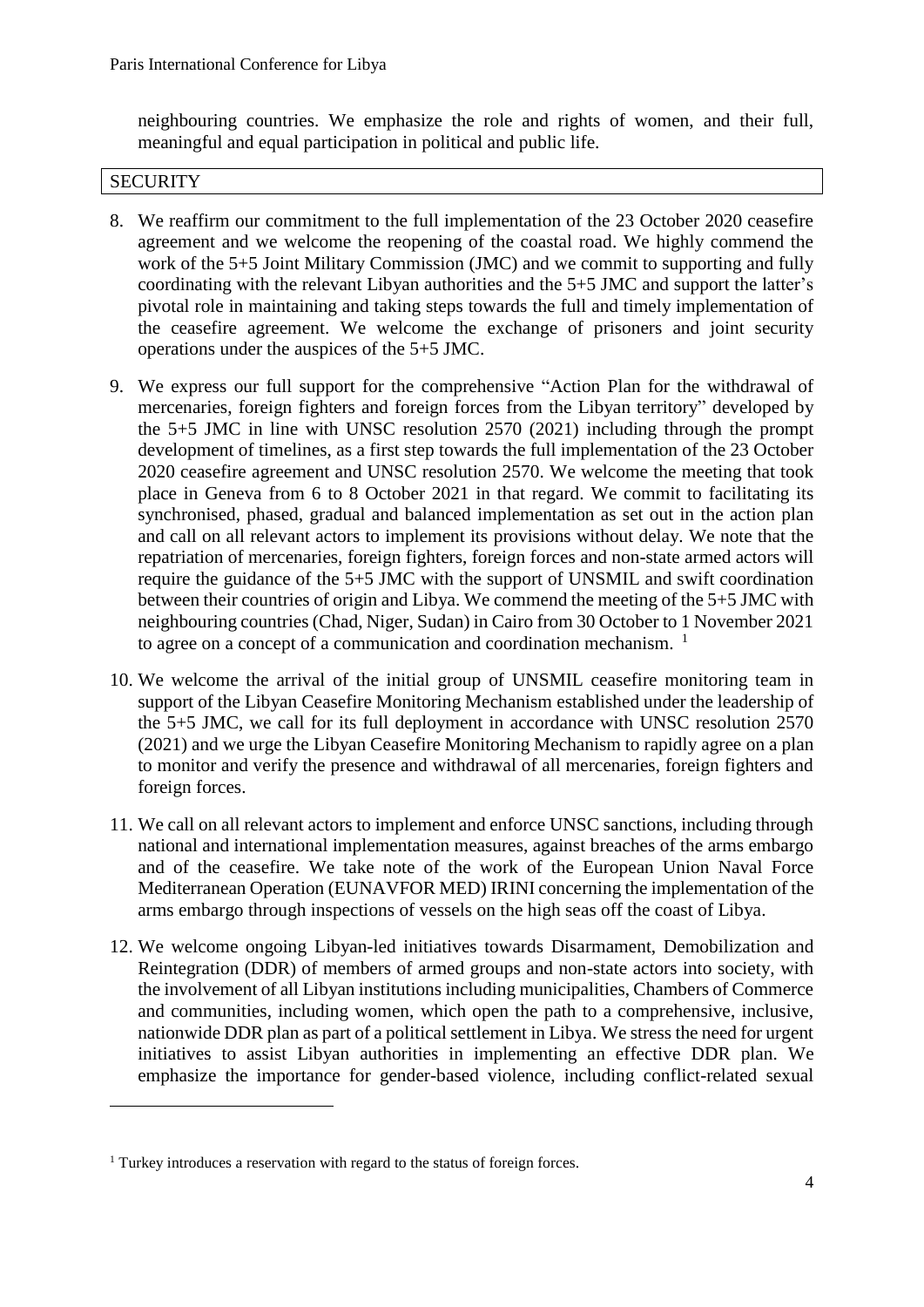violence to be addressed in ceasefire monitoring, DDR and Security Sector Reform (SSR) arrangements, vetting of armed security forces, justice, reparations, and recovery and development. We emphasize the importance of the supervision of 5+5 JMC on the full implementation of this DDR plan in coordination with Libyan authorities and UNSMIL.

- 13. We express our support for SSR and stress the importance of the establishment of a unified, inclusive, accountable civilian-led military and security architecture for Libya and we encourage Libyan authorities to further engage and achieve progress through inclusive dialogue on these issues, sheltered from foreign interference, and especially taking into account the Cairo talks.
- 14. We reaffirm the need to combat terrorism in Libya by all means in accordance with the UN Charter and international law, recognizing that development, security, and human rights are mutually reinforcing and are vital to an effective and comprehensive approach to countering terrorism. We commend and recognize the important role of Libyans in fighting terrorism in their territory. We call on all parties to dissociate from UN-listed terrorist groups and individuals. We call for the implementation of UNSC resolution 2368 (2017) and other relevant resolutions concerning ISIL (Da'esh), Al-Qaida, and designated individuals, groups, and entities, in particular the provisions related to the travel ban, arms embargo and freezing of financial assets. We reaffirm the need for enhanced cooperation to counter the foreign terrorist fighters threat in accordance with UNSC resolution 2322 (2016), and we welcome the establishment of the Libya National Authority on counter-terrorism, in accordance with the United Nations Global counter-terrorism Strategy.
- 15. We commend the interim Presidency Council for its pro-active role in promoting dialogue with Libya's neighbouring countries, given the regional dimension of the crisis including threats arising from the illicit transfer and accumulation of weapons and the free movement of armed groups and mercenaries and foreign terrorist fighters across borders. We welcome efforts of neighbouring countries in supporting Libyans to restore the stability of their country, including through activating the quadripartite border management agreement between Libya, Sudan, Chad, and Niger and through efforts led by the African Union and the League of Arab States.

# ECONOMY

- 16. We underline the importance of further Libyan steps towards unification of the Central Bank of Libya and for the implementation, without delay, of the recommendations of the international financial audit review. We stress the need for a transparent management and equitable distribution of resources and delivery of public services across the whole country, and we call on the interim Government of National Unity to continue its efforts to restore the unity of Libyan economic and financial institutions and to improve basic services for the benefit of all people in Libya, wherever they live in the country. In this regard, we commend efforts exerted towards the reunification of Libyan sovereign institutions.
- 17. We call on all stakeholders to respect and safeguard the integrity and unity of Libyan financial institutions and of the National Oil Corporation (NOC), in line with UNSC resolutions 2259 (2015), 2441 (2018) and 2571 (2021). We express concern regarding continuous attempts of armed groups to exert control over the NOC and oil exports, and we affirm that such actions may pose a threat to the peace, security and stability of Libya.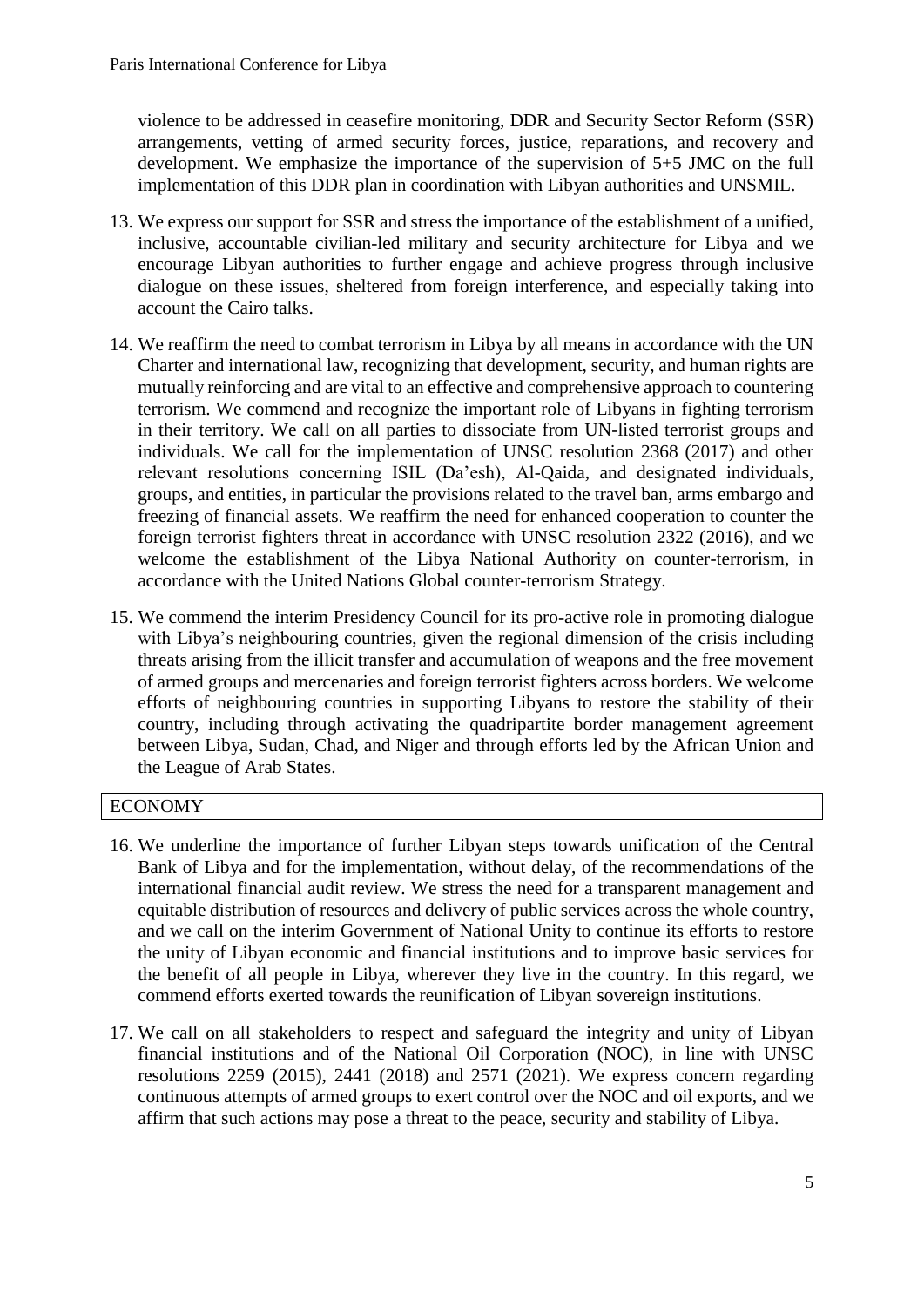- 18. We call on the Libyan House of Representatives and the interim Government of National Unity to resume consultations towards approving a balanced and consensual national budget. We stress the importance of regularizing the budget formulation and promulgation process to enhance budgetary governance, transparency and accountability and in the meantime, of publishing information of spending under financial arrangements.
- 19. We underscore that unified, democratically elected authorities accountable to the people and dedicated to transparency, unity, fighting corruption, and providing for the needs of the people throughout Libya would send a positive signal that assets, once unfrozen, would be managed and used for the stability and development of Libya and for the prosperity of the Libyan people. In this respect, we affirm our intention to ensure that assets frozen pursuant to paragraph 17 of UNSC resolution 1970 (2011) shall be made available to and for the benefit of the Libyan people at a future time to be decided by the UNSC. We commit to helping the relevant Libyan authorities to promote the integrity and unity and good governance of the Libyan Investment Authority (LIA), including through a credible, comprehensive audit of the LIA and its subsidiaries.

## RESPECT FOR INTERNATIONAL HUMANITARIAN LAW AND HUMAN RIGHTS

- 20. We recall the obligation of the Libyan interim authorities and all actors in Libya to fully respect international law, in particular international human rights law and international humanitarian law, including those regarding the protection of civilians and civilian infrastructure. We welcome the efforts of the Libyan interim authorities to respect and fulfil their obligations. We urge all actors in Libya to guarantee the full, safe and unhindered access of the United Nations and international humanitarian agencies to all people in need, Libyans and non-Libyans, in coordination with Libyan authorities, including in all places of detention. We underline the importance of access to humanitarian assistance to all people in Libya, in full respect of the principles of humanity, neutrality, impartiality and independence, consistent with international human rights law and international humanitarian law.
- 21. We emphasize that all those responsible for violations and abuses of international humanitarian law and international human rights law, Libyan and foreign, will be held accountable, including through the measures set forth in relevant UNSC resolutions, including 1970 (2011). We recall the urgency of ending all violations and abuses of international humanitarian law and international human rights law in Libya including arbitrary arrest and detention, inhuman and degrading conditions of detention and of ensuring access to justice for all, particularly women and girls, on issues of sexual and gender-based violence. In this respect, we acknowledge the work done by the committee of Libyan experts and human rights activists, convened by UNSMIL and OHCHR, to develop appropriate legislation aimed at preventing and combating violence against women.
- 22. We commit to condemning and acting against all violations and abuses of migrants, acts of migrant smuggling and human trafficking, or facilitation thereof. Noting that Libya is not a party to the 1951 Refugee Convention, we welcome the work of the UNSMIL and UN agencies, funds and programmes in coordinating and supporting the provision of humanitarian assistance and protection for refugees, migrants and asylum-seekers. We recognize the efforts and engagement of the Libyan interim authorities in resolving issues relating to migration despite challenges on the ground. We call for the full implementation of existing measures and for the reporting of violations to the UNSC Sanctions Committee